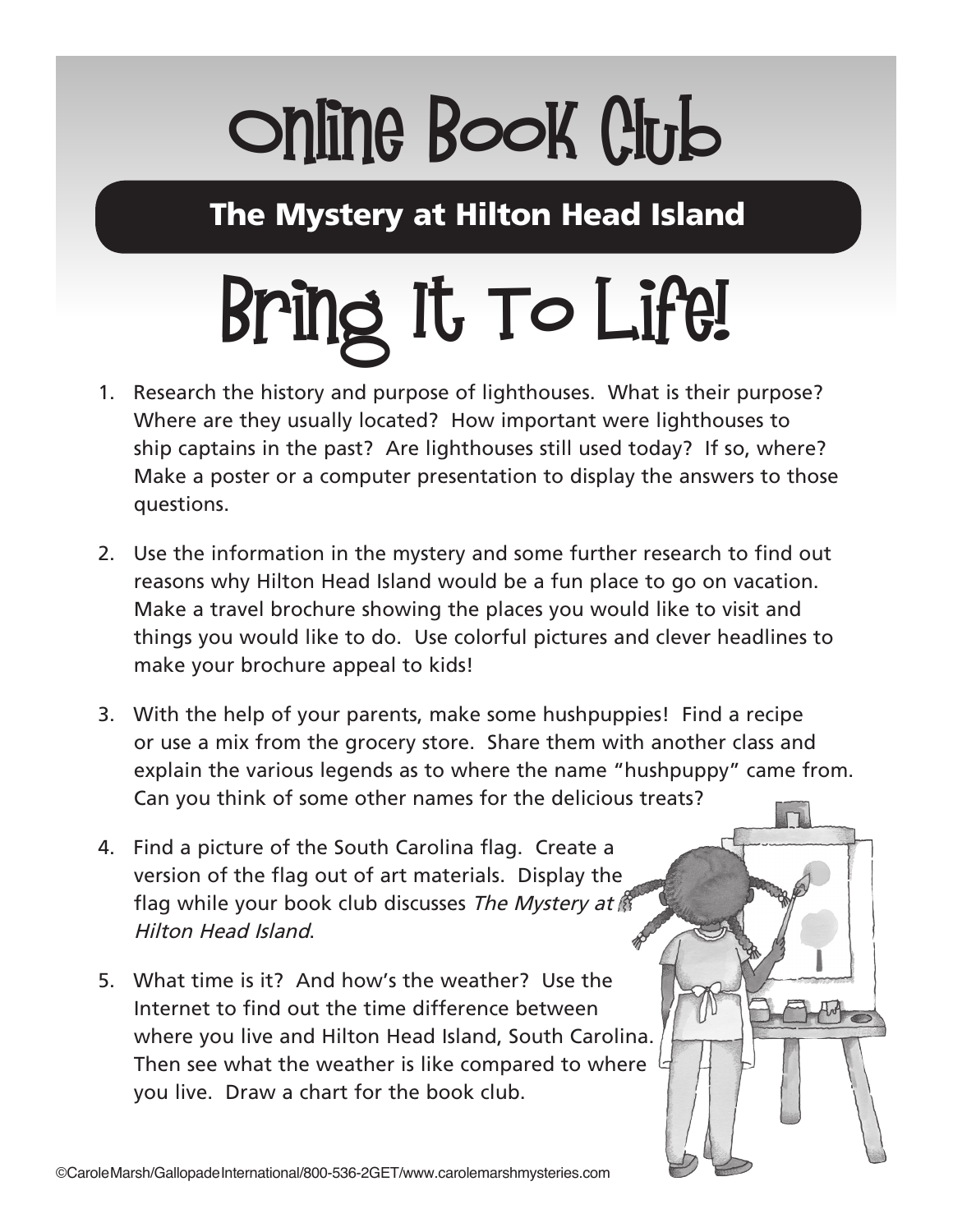# Online Book Club

The Mystery at Hilton Head Island

# Talk About It!

- 1. Would you like to live in an island/beach community? Why or why not? Think about the fact that there would be a lot of tourists coming and going. Would that bother you, or would you like that?
- 2. In the mystery, the kids climb to the top of the Harbour Town Lighthouse. Describe the view they must have seen from the top. Would you like to climb to the top of the lighthouse, even if it was about 100 steps to the top?
- 3. The kids all wore PFDs when on board Captain Amber's boat. Can you think of reasons why everyone should wear PFDs on boats even if they can swim?
- 4. Avery says that her stomach sort of hurt when she sensed John's anxiety about the emails he was getting. Has your stomach ever hurt when you were afraid or worried about something?
- 5. John decides to describe the sights, sounds, and smells of a battle at Fort Howell when he visits the fort with the kids. Did the battle come alive to you? Was that a better way to describe a battle than just using dry facts? Why or why not?
- 6. Were you surprised to see John's role change at the end of the mystery? Were you surprised to learn who actually wrote the clues?
- 7. What was your favorite part of the mystery? Why? What did you think was the scariest part?
- 8. Who was your favorite character in the story? Why did you like that person so much? Would you like to be friends with them in real life? Why?

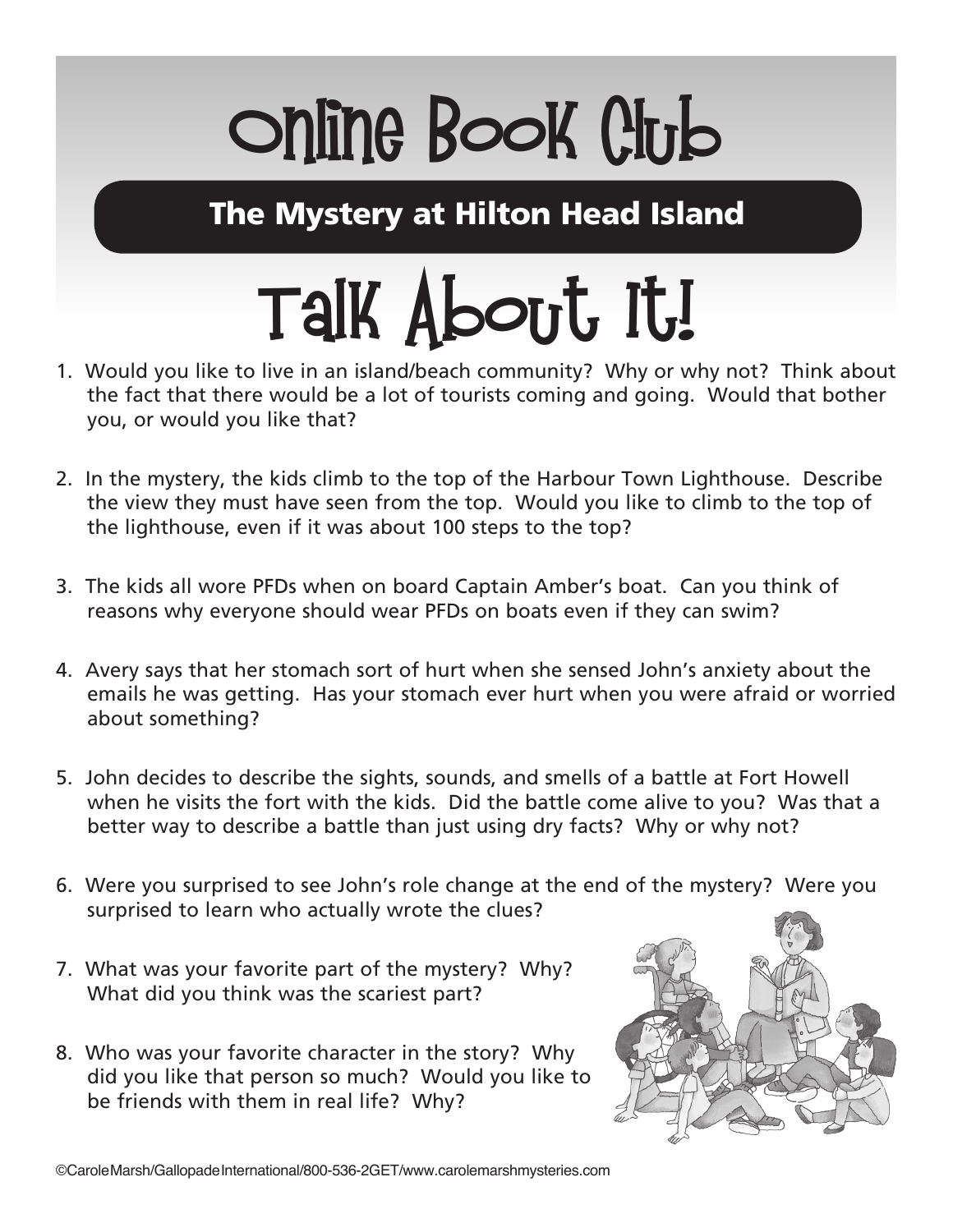# Know your SAT Words!

#### The Mystery at Hilton Head Island

### SAT Words 1. cordon



2. morose

- 3. parentheses
- *A*. <u>ruckus</u>
	- 5. stoic
	- 6. stern\_\_\_\_\_\_\_\_\_\_\_\_\_\_\_\_\_\_\_\_\_\_\_\_

Write a sensational sentence using all six SAT Words from this mystery.